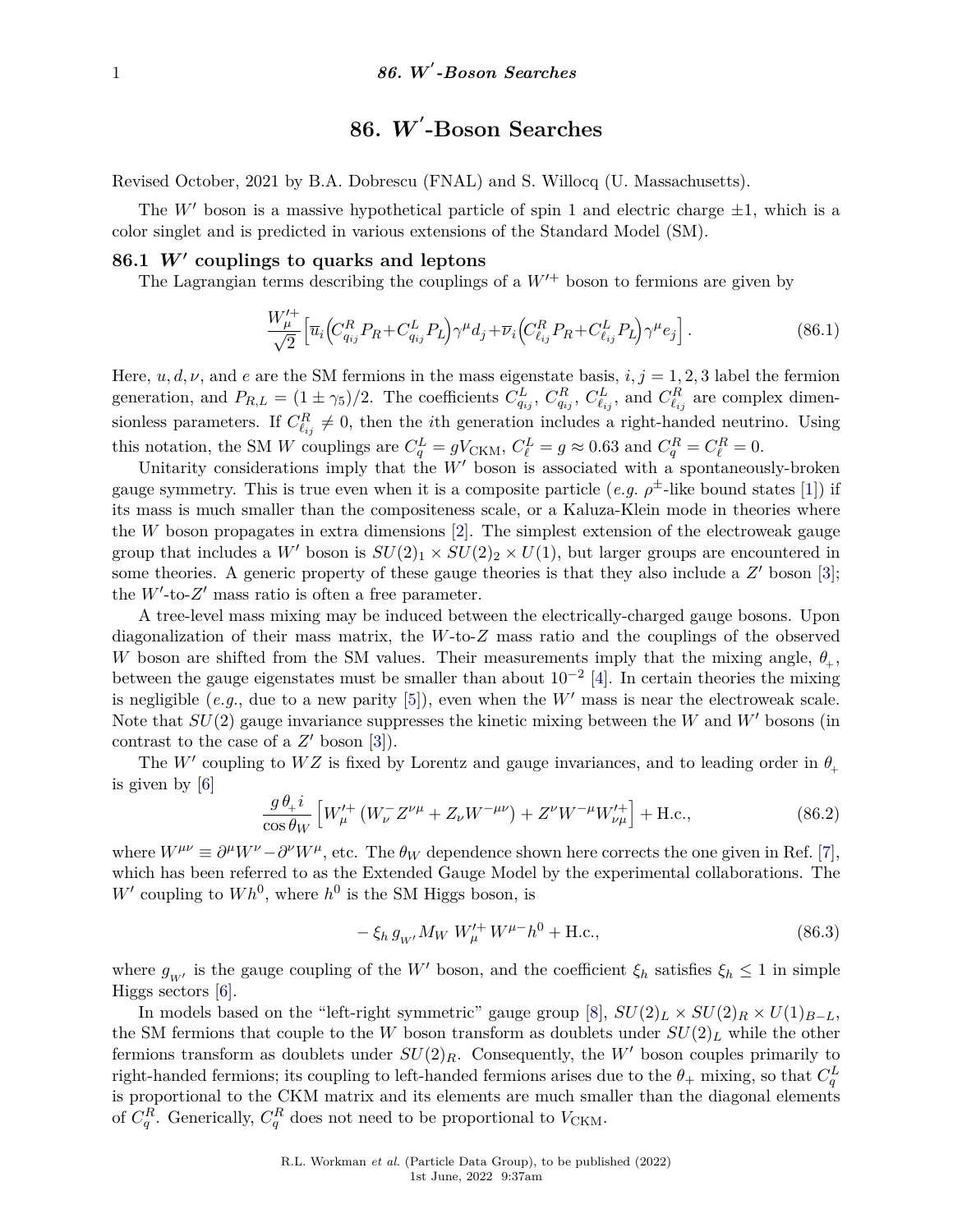There are many other models based on the  $SU(2)_1 \times SU(2)_2 \times U(1)$  gauge symmetry. In the "alternate left-right" model [\[9\]](#page-4-8), all the couplings shown in Eq. (86.1) vanish, but there are some new fermions such that the  $W'$  boson couples to pairs involving a SM fermion and a new fermion. In the "ununified SM"  $[10]$ , the left-handed quarks are doublets under one  $SU(2)$ , and the lefthanded leptons are doublets under a different  $SU(2)$ , leading to a mostly leptophobic  $W'$  boson:  $C_{\ell_{ij}}^L \ll C_{q_{ij}}^L$  and  $C_{\ell_{ij}}^R = C_{q_{ij}}^R = 0$ . Fermions of different generations may also transform as doublets under different *SU*(2) gauge groups [\[11\]](#page-4-10). In particular, the couplings to third generation quarks may be enhanced [\[12\]](#page-4-11).

It is also possible that the  $W'$  couplings to SM fermions are highly suppressed. For example, if the quarks and leptons are singlets under one  $SU(2)$  [\[13\]](#page-4-12), then the couplings are proportional to the tiny mixing angle  $\theta_{+}$ . Similar suppressions may arise if some vectorlike fermions mix with the SM fermions [\[14\]](#page-4-13).

Gauge groups that embed the electroweak symmetry, such as  $SU(3)_W \times U(1)$  or  $SU(4)_W \times U(1)$ , also include one or more  $W'$  bosons [\[15\]](#page-4-14).

### **86.2 Collider searches**

At hadron colliders, W' bosons can be detected through resonant pair production of fermions (*f* and *f*<sup>'</sup>) or electroweak bosons with a net electric charge equal to  $\pm 1$ . When *W*<sup>'</sup> has a width much smaller than its mass  $(\Gamma_{W'}/M_{W'} \lesssim 7\%)$ , the contribution of the *s*-channel *W'* exchange to the total rate for  $pp \to f\bar{f}^{\prime}X$ , where X is any final state, may be approximated by the branching fraction  $B(W' \to f\bar{f}')$  times the production cross section [\[16\]](#page-4-15), which may be written as

$$
\sigma(pp \to W'X) \simeq \frac{\pi}{6s} \sum_{i,j} \left[ (C_{q_{ij}}^L)^2 + (C_{q_{ij}}^R)^2 \right] w_{ij} \left( M_{W'}^2 / s, M_{W'} \right). \tag{86.4}
$$

The functions *wij* include the information about proton structure, and are given to leading order in  $\alpha_s$  by

$$
w_{ij}(z,\mu) = \int_z^1 \frac{dx}{x} \left[ u_i(x,\mu) \, \overline{d}_j\left(\frac{z}{x},\mu\right) + \overline{u}_i(x,\mu) \, d_j\left(\frac{z}{x},\mu\right) \right],\tag{86.5}
$$

where  $u_i(x,\mu)$  and  $d_i(x,\mu)$  are the parton distributions inside the proton at the factorization scale *µ* and parton momentum fraction *x* for the up- and down-type quarks of the *i*th generation, respectively. QCD corrections to  $W'$  production are sizable (they also include quark-gluon initial states), but preserve the above factorization of couplings at next-to-leading order [\[17\]](#page-4-16).

The most commonly studied  $W'$  signal consists of a high-momentum electron or muon and large missing transverse momentum. The signal transverse mass distribution forms a Jacobian peak with its endpoint at  $M_{W}$  (see Fig. 1 (top) of Ref. [\[18\]](#page-5-0)). Given that the branching fractions for  $W' \rightarrow e\nu$  and  $W' \rightarrow \mu\nu$  could be very different, the results in these channels should be presented separately. Searches in these channels often implicitly assume that the left-handed couplings vanish (no interference between  $W$  and  $W'$ ), and that the right-handed neutrino is light compared to the  $W'$  boson and escapes the detector. An example of parameter values that satisfy these assumptions is  $C_q^R = gV_{CKM}$ ,  $C_\ell^R = g$ ,  $C_q^L = C_\ell^L = 0$ , which define a model that preserves lepton universality and predicts the same total cross section as the Sequential SM used in many  $W'$  searches. However, if a  $W'$  boson were discovered and the final state fermions have left-handed helicity, then the effects of  $W - W'$  interference could be observed [\[19\]](#page-5-1), providing information about the  $W'$  couplings. The effects of the  $W'$  width on interference are discussed in Ref. [\[20\]](#page-5-2).

In the  $e\nu$  channel, the ATLAS and CMS collaborations set limits on the  $W'$  production cross section times branching fraction  $\sigma \times B$  (and thus indirectly on the *W'* couplings). These limits are section times branching fraction  $\sigma \times D$  (and thus indirectly on the *W* couplings). These finits are set for  $M_{W'}$  in the 0.15 − 7 TeV range and are based on 139 fb<sup>-1</sup> at  $\sqrt{s} = 13$  TeV [\[18,](#page-5-0)[21\]](#page-5-3), with the most stringent limits reproduced in Fig. 86.1. ATLAS sets the strongest mass limit  $M_{W} > 6.0$  TeV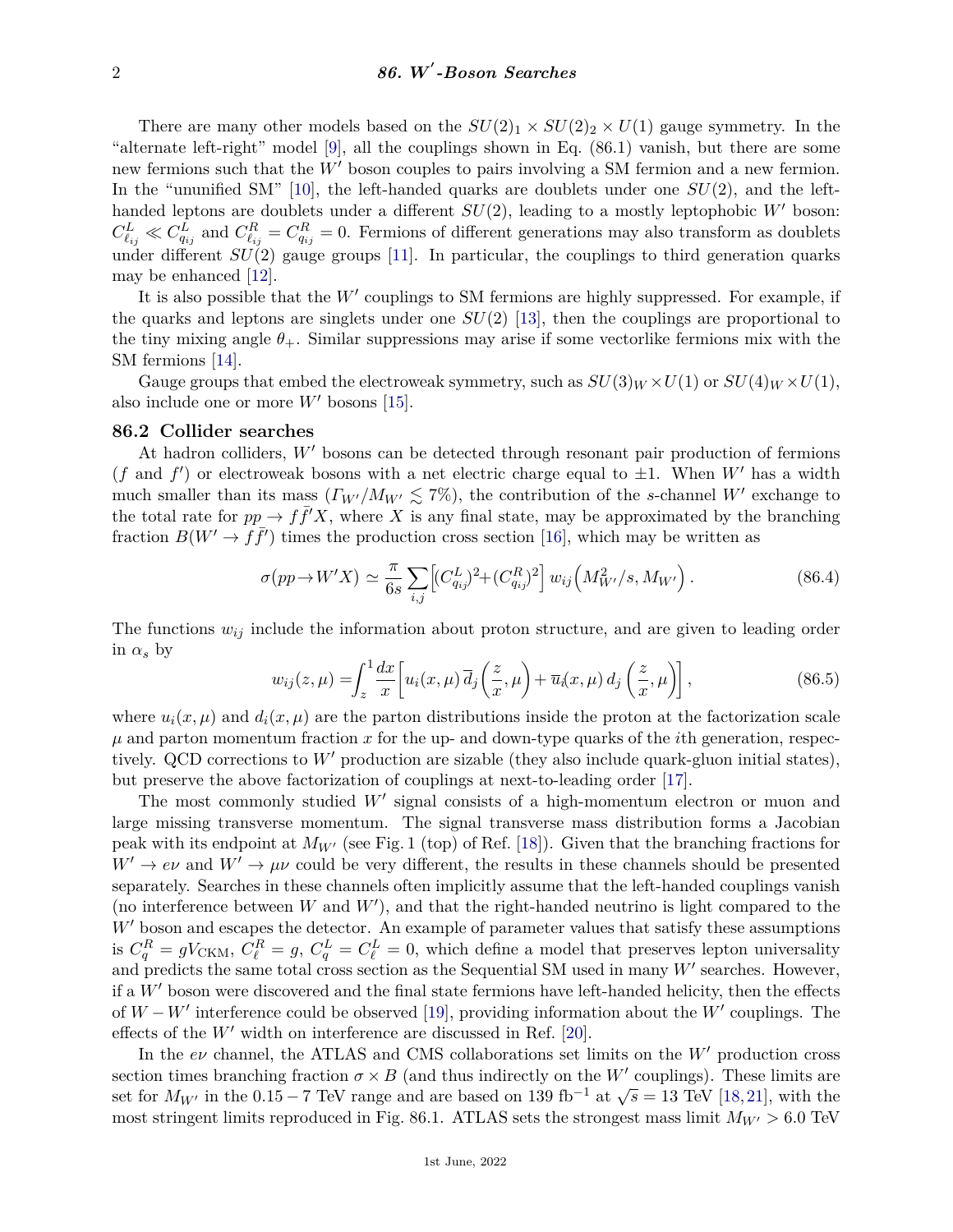in the Sequential SM (all limits in this mini-review are at the 95% CL). The coupling limits are m the sequential SM (all finites in this finite-leview are at the  $33/6$  CL). The coupling finites at much weaker for  $M_{W'} < 150$  GeV, a range last explored with the Tevatron at  $\sqrt{s} = 1.8$  TeV [\[22\]](#page-5-4).

In the  $\mu\nu$  channel, ATLAS and CMS set rate limits for  $M_{W'}$  in the 0.15 – 7 TeV range [\[18,](#page-5-0)[21\]](#page-5-3), with the strongest mass lower limit of 5.6 TeV in the Sequential SM set by CMS [\[21\]](#page-5-3) using 137 fb<sup>-1</sup> with the strongest mass lower mint of 5.0 TeV in the sequential SM set by CMS [21] using 157 to<br>of  $\sqrt{s} = 13$  TeV data, as shown in Fig. 86.1. When combined with the *ev* channel assuming lepton or  $\sqrt{s}$  = 13 TeV data, as shown in Fig. so.1. When combined with the *eν* channel assuming repton<br>universality, the upper limit on the  $\sqrt{s}$  = 13 TeV cross section times branching fraction to *ℓν* varies between 0.05 and 2.1 fb for  $M_{W'}$  values between 1 and 6 TeV [\[18\]](#page-5-0). Only weak limits on  $W' \to \mu\nu$ exist for  $M_{W'} < 150$  GeV [\[23\]](#page-5-5). Note that masses of the order of the electroweak scale are interesting from a theoretical point of view, while lepton universality does not necessarily apply to a W' boson.



**Figure 86.1:** Upper limit on  $\sigma(pp \to W'X) \times B(W' \to \ell \nu)$  in the  $e\nu$  channel from ATLAS [\[18\]](#page-5-0) (left) and the  $\mu\nu$  channel from CMS [\[21\]](#page-5-3) (right). The red (black) line shows the theoretical prediction in the Sequential SM in the  $e\nu$  ( $\mu\nu$ ) channel.

Searches for  $W' \to \tau \nu$  have been performed at 13 TeV by CMS with 36 fb<sup>-1</sup> [\[24\]](#page-5-6), and by ATLAS with 139 fb<sup>-1</sup> [\[25\]](#page-5-7). Limits are set on  $\sigma \times B$  for  $M_{W}$  between 0.4 and 6 TeV. A mass lower limit of 5.0 TeV is set in the Sequential SM, and the upper limit on the cross section times branching fraction to  $\tau\nu$  at 13 TeV varies between 0.4 and 9 fb for  $M_{W}$  values between 1 and 5 TeV [\[25\]](#page-5-7).

The  $W'$  decay into a charged lepton and a right-handed neutrino,  $\nu_R$ , may also be followed by the  $\nu_R$  decay through a virtual W' boson into a charged lepton and two quark jets. The CMS [\[26\]](#page-5-8) and ATLAS [\[27\]](#page-5-9) searches in the *eejj* and  $\mu\mu jj$  channels have set limits at  $\sqrt{s} = 13$  TeV on the cross section times branching fractions as a function of the  $\nu_R$  mass and of  $M_{W'}$ . No requirement is placed on the charge of the lepton pair. A related  $W'$  search in the  $\tau \tau j j$  channel with hadronic *τ* decays was also performed by CMS [\[28\]](#page-5-10).

The  $t\bar{b}$  channel is particularly important because a  $W'$  boson that couples only to right-handed fermions cannot decay to leptons when the right-handed neutrinos are heavier than  $M_{W}$ . Additional motivations are provided by a  $W'$  boson with enhanced couplings to the third generation [\[12\]](#page-4-11). and by a leptophobic  $W'$  boson. The usual signature for  $W' \to t\bar{b}$  consists of a leptonically-decaying *W* boson and two *b*-jets. Recent studies have also incorporated the fully hadronic decay channel for  $M_{W'} \gg m_t$  with the use of jet substructure techniques to tag highly boosted top-jets. For a detailed discussion of this channel, see Ref. [\[29\]](#page-5-11).

Searches for dijet resonances may be used to set limits on  $W' \rightarrow q\bar{q}'$ . ATLAS [\[30\]](#page-5-12) and CMS [\[31\]](#page-5-13) provide similar coverage in the ∼ 1*.*5−8 TeV mass range with 139 and 137 fb−<sup>1</sup> of data, respectively, collected at  $\sqrt{s} = 13$  TeV. Interpretation in terms of *W*<sup>0</sup> decays with 139 fb<sup>-1</sup> of 13 TeV data yields a *W*<sup> $\prime$ </sup> mass lower limit of 4.0 TeV in the Sequential SM [\[30\]](#page-5-12). For masses in the range  $\sim 0.5-1.5$  TeV,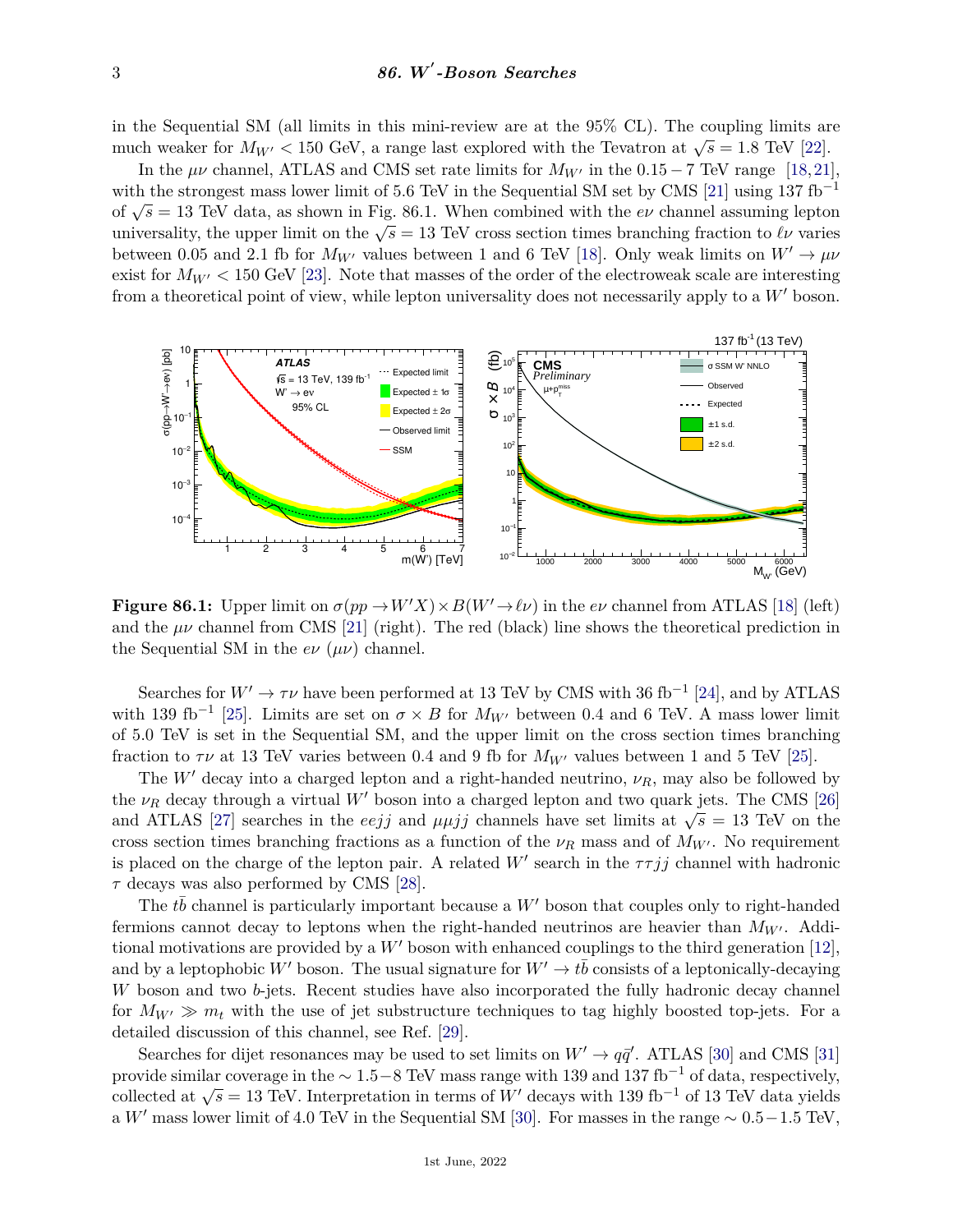analyses based on jets reconstructed online provide the best sensitivity because they circumvent trigger bandwidth limitations [\[32,](#page-5-14) [33\]](#page-5-15). For *W'* masses below  $\sim 0.5$  TeV, the best limits are set in novel analyses exploiting boosted technologies and initial state radiation [\[34–](#page-5-16)[37\]](#page-5-17). Cross-section limits for *W*<sup>*'*</sup> masses below ~ 1.5 TeV can be derived from the dijet limits on *Z*<sup>*'*</sup> bosons summarized in Ref. [\[3\]](#page-4-2).

In some theories  $[5]$  the  $W'$  couplings to SM fermions are suppressed by discrete symmetries.  $W'$  production then occurs in pairs, through a photon or  $Z$  boson. The decay modes are modeldependent and often involve other new particles. The ensuing collider signals arise from cascade decays and often include missing transverse momentum or boosted multi-jet topologies. An example is a search performed by CMS  $[38]$  for W' decays into a vector-like quark and a top or a bottom quark. The final state studied in this analysis involves a boosted SM Higgs boson or *Z*, as well as  $\overline{a}$  *tt* or  $b\overline{b}$  pair, with all heavy particles decaying into jets.

Searches for  $WZ$  resonances at the LHC have focused on the process  $pp \to W' \to WZ$  with the production mainly from  $u\bar{d} \to W'$ , assuming SM-like couplings to quarks. ATLAS and CMS have set the upper limits on the  $W'WZ$  coupling for  $M_{W'}$  in the 0.2 – 5.0 TeV range with a combination of fully leptonic, semi-leptonic and fully hadronic channels with  $\sim 36$  fb<sup>-1</sup> at 13 TeV [\[39,](#page-5-19) [40\]](#page-5-20) (see also Ref. [\[29\]](#page-5-11)). More recent constraints with  $77-139$  fb<sup>-1</sup> at 13 TeV were also set in individual channels by ATLAS  $[41, 42]$  $[41, 42]$  $[41, 42]$  and CMS  $[43-46]$  $[43-46]$ . The strongest lower limit on the *W'* mass is set by ATLAS [\[42\]](#page-5-22) in the semi-leptonic channel with a lower limit on  $M_{W}$  of 3.9 TeV [42] in the context of the Heavy Vector Triplet (HVT) weakly-coupled scenario A  $[47]$ . A fermiophobic  $W'$  boson that couples to *W Z* may be produced at hadron colliders in association with a *Z* boson, or via *W Z* fusion. This would give rise to  $(WZ)Z$  and  $(WZ)jj$  final states [\[48\]](#page-5-26). Results of the search for the latter are reported in Refs. [\[39,](#page-5-19) [42,](#page-5-22) [44,](#page-5-27) [46\]](#page-5-24).



**Figure 86.2:** Upper limits on W' production cross section times branching fraction into a W and a SM Higgs boson decaying into heavy-flavor quarks, from ATLAS [\[49\]](#page-5-28) (left) and CMS [\[46\]](#page-5-24) (right).

 $W'$  bosons have also been searched for in final states with a  $W$  boson and a SM Higgs boson in the channels  $W \to \ell \nu$  or  $W \to q\bar{q}'$  and  $h^0 \to b\bar{b}$  by ATLAS [\[49,](#page-5-28) [50\]](#page-5-29) and CMS [\[46,](#page-5-24) [51\]](#page-5-30) with 36–139 fb<sup>-1</sup> at  $\sqrt{s}$  = 13 TeV. Cross-section limits are set for *W'* masses between 0.4 and 5.0 TeV. The ATLAS and CMS 13 TeV analyses with  $W \to \ell \nu$  set the most stringent upper limits on the cross section at low and high  $M_{W}$ , respectively, as shown in Fig. 86.2.

At lepton colliders,  $W'$  bosons may be produced in pairs via their photon coupling, which is model independent. At LEP-II, although dedicated searches for  $W'$  bosons have not been performed, the large cross section for  $e^+e^- \to \gamma^* \to W'^+W'^-$  and small backgrounds suggest that any W' is ruled out up to the kinematic limit,  $M_{W'} < \sqrt{s}/2 \approx 105$  GeV, for most decay modes.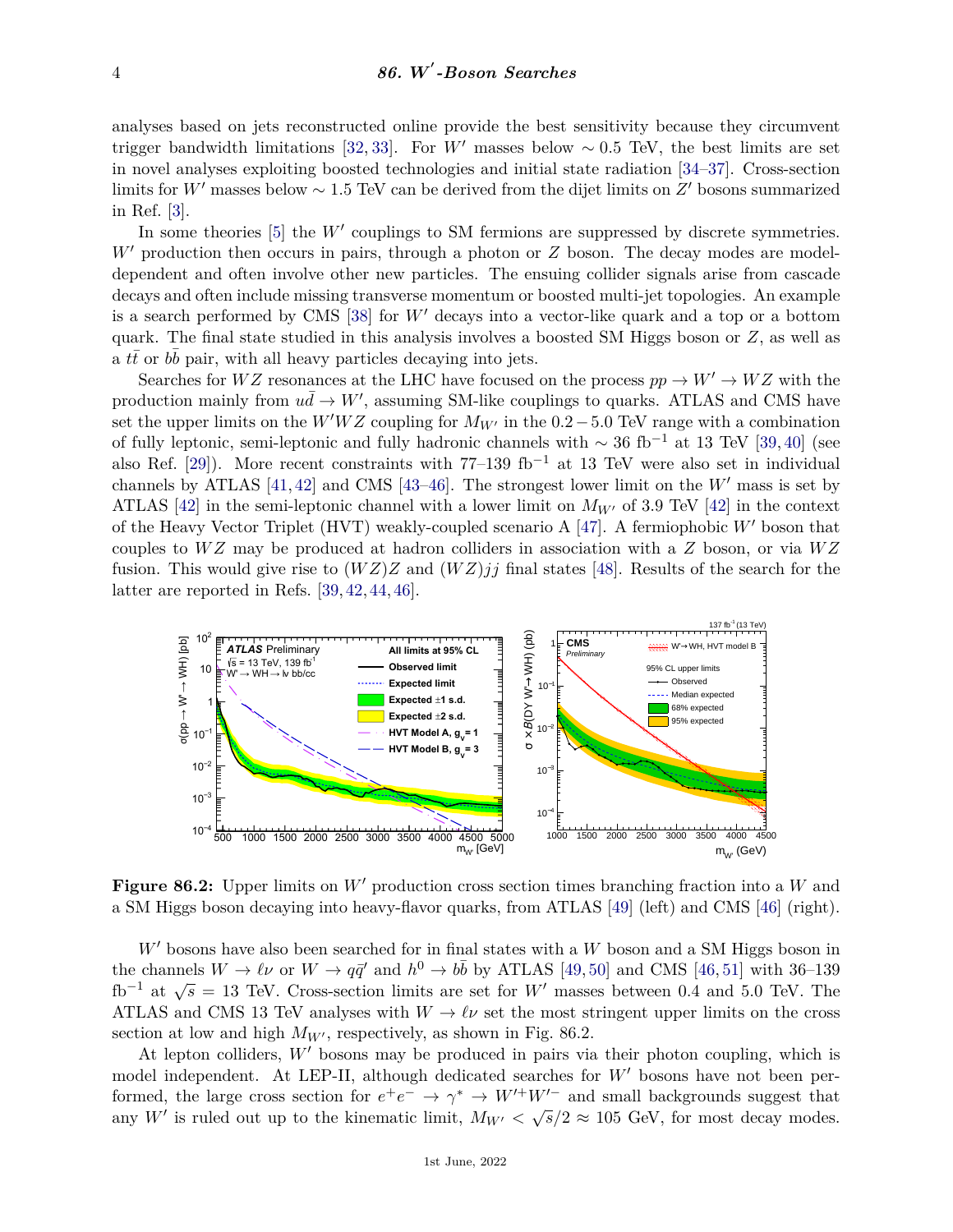Sensitivity to  $M_{W'}$  above  $\sqrt{s}$  could be achieved [\[52\]](#page-5-31) using the  $e^+e^- \to \gamma \nu \bar{\nu}$  process via a *t*-channel  $W'$  exchange, if the  $W'$  coupling to  $e\nu$  is large enough.

### **86.3 Low-energy constraints**

The properties of  $W'$  bosons are also constrained by measurements of processes at energies much below  $M_{W'}$ . The bounds on  $W - W'$  mixing [\[4\]](#page-4-3) are mostly due to the change in W properties compared to the SM. Limits on deviations in the *ZWW* couplings provide a leading constraint for fermiophobic  $W'$  bosons [\[14\]](#page-4-13).

Constraints arising from low-energy effects of  $W'$  exchange are strongly model-dependent. If the  $W'$  couplings to quarks are not suppressed, then box diagrams involving a  $W$  and a  $W'$  boson contribute to neutral meson-mixing. In the case of  $W'$  couplings to right-handed quarks as in the left-right symmetric model, the limit from  $K_L - K_S$  mixing is severe:  $M_{W'} > 2.9$  TeV for  $C_q^R = gV_{\text{CKM}}$  [\[53\]](#page-5-32). However, if no correlation between the *W*<sup>0</sup> and *W* couplings is assumed, then the limit on  $M_{W}$  may be significantly relaxed [\[54\]](#page-5-33).

 $W'$  exchange also contributes at tree level to various low-energy processes. In particular, it would impact the measurement of the Fermi constant *G<sup>F</sup>* in muon decay, which in turn would change the predictions of many other electroweak processes. A recent test of parity violation in polarized muon decay [\[55\]](#page-5-34) has set limits of about 600 GeV on  $M_{W'}$ , assuming  $W'$  couplings to righthanded leptons as in left-right symmetric models and a light  $\nu_R$ . There are also *W'* contributions to the neutron electric dipole moment,  $\beta$  decays, and other processes [\[4\]](#page-4-3).

If right-handed neutrinos have Majorana masses, then there are tree-level contributions to neutrinoless double-beta decay, and a limit on  $M_{W}$  versus the  $\nu_R$  mass may be derived [\[56\]](#page-5-35). For  $\nu_R$  masses below a few GeV, the *W*<sup>*I*</sup> boson contributes to leptonic and semileptonic *B* meson decays, so that limits may be placed on various combinations of  $W'$  parameters [\[54\]](#page-5-33). For  $\nu_R$  masses below ~30 MeV, the most stringent constraints on  $M_{W}$  are due to the limits on  $\nu_R$  emission from supernovae.

#### <span id="page-4-0"></span>*References*

- [1] M. Bando, T. Kugo and K. Yamawaki, [Phys. Rept.](http://doi.org/10.1016/0370-1573(88)90019-1) **164**[, 217](http://doi.org/10.1016/0370-1573(88)90019-1) (1988).
- <span id="page-4-1"></span>[2] H.-C. Cheng *et al.*, [Phys. Rev.](http://doi.org/10.1103/PhysRevD.64.065007) **D64**[, 065007](http://doi.org/10.1103/PhysRevD.64.065007) (2001), [\[hep-th/0104179\].](https://arxiv.org/abs/hep-th/0104179)
- <span id="page-4-2"></span>[3] See the Section on "Z'-boson searches" in this *Review*.
- <span id="page-4-3"></span>[4] See the particle listings for  $W'$  in this *Review*.
- <span id="page-4-4"></span>[5] H.-C. Cheng and I. Low, [JHEP](http://doi.org/10.1088/1126-6708/2003/09/051) **09**[, 051](http://doi.org/10.1088/1126-6708/2003/09/051) (2003), [\[hep-ph/0308199\].](https://arxiv.org/abs/hep-ph/0308199)
- <span id="page-4-5"></span>[6] B. A. Dobrescu and Z. Liu, [JHEP](http://doi.org/10.1007/JHEP10(2015)118) **10**[, 118](http://doi.org/10.1007/JHEP10(2015)118) (2015), [\[arXiv:1507.01923\].](https://arxiv.org/abs/1507.01923)
- <span id="page-4-6"></span>[7] G. Altarelli, B. Mele and M. Ruiz-Altaba, [Z. Phys.](http://doi.org/10.1007/BF01552335) **C45**[, 109](http://doi.org/10.1007/BF01552335) (1989), [Erratum: Z. Phys. **C47**, 676 (1990)].
- <span id="page-4-7"></span>[8] R. N. Mohapatra and J. C. Pati, [Phys. Rev.](http://doi.org/10.1103/PhysRevD.11.566) **D11**[, 566](http://doi.org/10.1103/PhysRevD.11.566) (1975).
- <span id="page-4-8"></span>[9] K. S. Babu, X.-G. He and E. Ma, [Phys. Rev.](http://doi.org/10.1103/PhysRevD.36.878) **D36**[, 878](http://doi.org/10.1103/PhysRevD.36.878) (1987).
- <span id="page-4-9"></span>[10] H. Georgi, E. E. Jenkins and E. H. Simmons, [Nucl. Phys.](http://doi.org/10.1016/0550-3213(90)90083-P) **[B331](http://doi.org/10.1016/0550-3213(90)90083-P)**, 541 (1990).
- <span id="page-4-10"></span>[11] X.-y. Li and E. Ma, [J. Phys.](http://doi.org/10.1088/0954-3899/19/9/006) **G19**[, 1265](http://doi.org/10.1088/0954-3899/19/9/006) (1993), [\[hep-ph/9208210\].](https://arxiv.org/abs/hep-ph/9208210)
- <span id="page-4-11"></span>[12] D. J. Muller and S. Nandi, [Phys. Lett.](http://doi.org/10.1016/0370-2693(96)00745-9) **[B383](http://doi.org/10.1016/0370-2693(96)00745-9)**, 345 (1996), [\[hep-ph/9602390\].](https://arxiv.org/abs/hep-ph/9602390)
- <span id="page-4-12"></span>[13] A. Donini *et al.*, [Nucl. Phys.](http://doi.org/10.1016/S0550-3213(97)00537-3) **[B507](http://doi.org/10.1016/S0550-3213(97)00537-3)**, 51 (1997), [\[hep-ph/9705450\].](https://arxiv.org/abs/hep-ph/9705450)
- <span id="page-4-13"></span>[14] R. S. Chivukula *et al.*, [Phys. Rev.](http://doi.org/10.1103/PhysRevD.74.075011) **D74**[, 075011](http://doi.org/10.1103/PhysRevD.74.075011) (2006), [\[hep-ph/0607124\].](https://arxiv.org/abs/hep-ph/0607124)
- <span id="page-4-14"></span>[15] F. Pisano and V. Pleitez, [Phys. Rev.](http://doi.org/10.1103/PhysRevD.46.410) **D46**[, 410](http://doi.org/10.1103/PhysRevD.46.410) (1992), [\[hep-ph/9206242\].](https://arxiv.org/abs/hep-ph/9206242)
- <span id="page-4-15"></span>[16] V. D. Barger and R. J. N. Phillips, *Collider Physics* (1996), ISBN 978-0201149456.
- <span id="page-4-16"></span>[17] Z. Sullivan, [Phys. Rev.](http://doi.org/10.1103/PhysRevD.66.075011) **D66**[, 075011](http://doi.org/10.1103/PhysRevD.66.075011) (2002), [\[hep-ph/0207290\].](https://arxiv.org/abs/hep-ph/0207290)